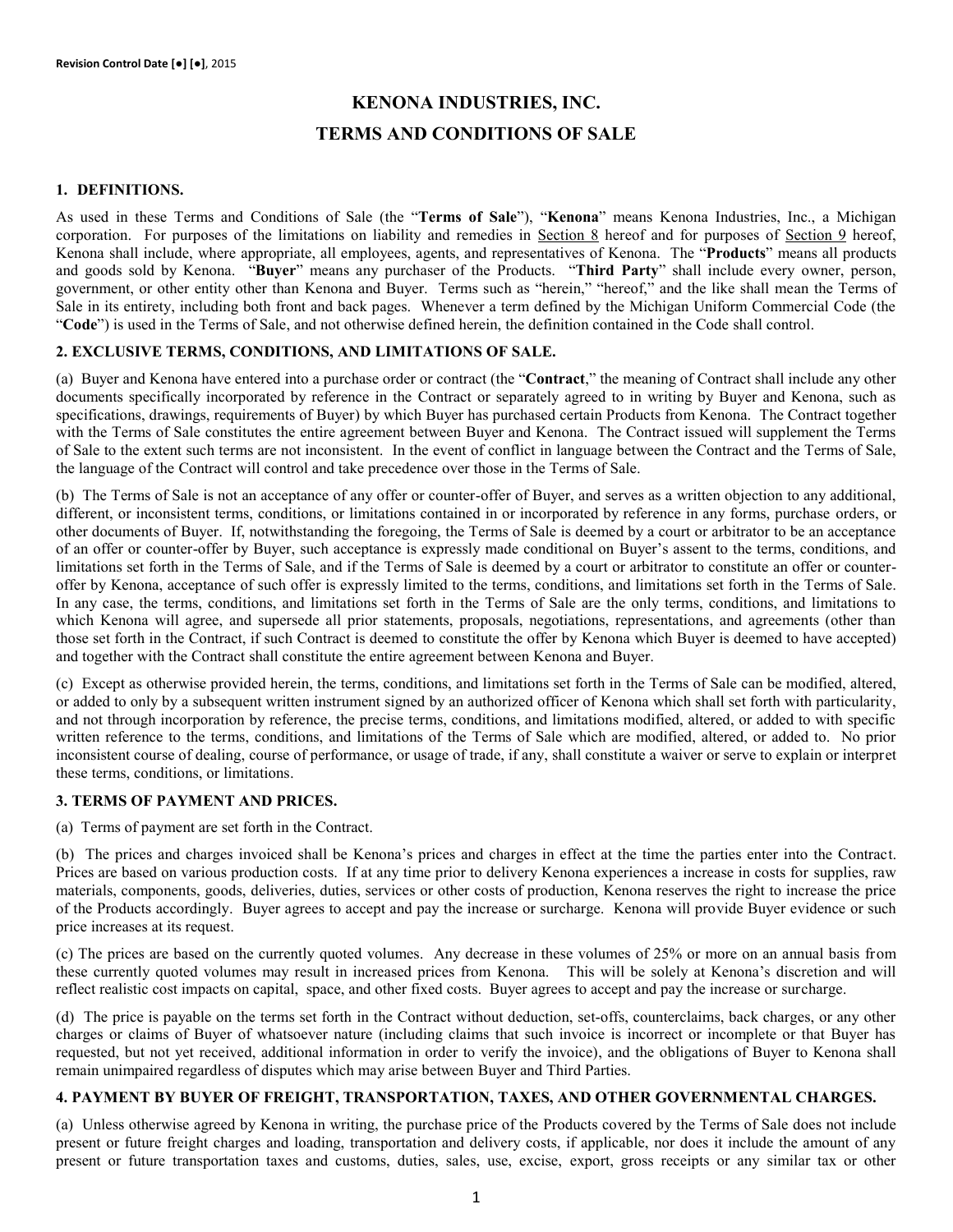governmental charge upon or with respect to the sale, purchase, manufacture, processing, fabrication, delivery, storage, use, consumption, loading or transportation of such Products.

(b) The amount of any present or future freight charges, loading, transportation and delivery costs, and transportation taxes, and any present or future customs, duties, sales, use, excise, export, gross receipts, or any similar tax or other governmental charge applicable to the Terms of Sale and to the sale and/or furnishing of the Products required by the Terms of Sale shall be deemed extra charges and shall be paid by Buyer, or in lieu thereof in the case of taxes, Buyer shall provide Kenona with a tax exemption certificate acceptable to applicable taxing authorities. If, for any reason, any such certificate is not accepted by such authorities or such acceptance is revoked, Buyer shall indemnify and hold Kenona harmless as provided in Section 9 hereof. Whenever applicable, such tax or taxes or other governmental charges will be added to the invoice as a separate charge to be paid by Buyer.

(c) All licenses and permits shall be secured by Buyer at Buyer's expense unless the responsibility is assumed in writing by Kenona.

# **5. DELIVERY, FORCE MAJEURE, RISK OF LOSS, AND TITLE.**

(a) All deliveries shall be F.O.B. Shipping Origin, Freight Collect.

(b) Title and risk of loss shall pass to Buyer upon Kenona's delivery of the Products to the carrier.

(c) Estimated dates for shipping are provided to Buyer on the basis of Kenona's best estimate for informational purposes only and are not guaranteed. Kenona shall not be liable for loss or damage resulting from any delay or failure of delivery or performance which itself results from the following: Kenona's other production requirements or plant conditions; strike, any labor shortage or difficulty, fire, flood, accident, quarantine restrictions, earthquake, tornado, epidemic, or other casualty or act of God; war, riot, civil disobedience, or other emergency, or acts of civil or military authorities; compliance with orders, priorities, or requests of any government agencies or courts or arbitrators; embargoes; failure of Kenona's suppliers to meet delivery schedules, or any shortage of raw materials however caused; inability or delay in obtaining labor or materials; inability or delay in obtaining cars, trucks, fuel, or machinery necessary for transportation; or any cause, condition, or contingency beyond the reasonable control of Kenona, whether similar to those enumerated or not. In the event of any of the foregoing, Kenona may apportion its production, all stock material and all the Products among its customers in such manner as it may consider equitable.

(e) If Buyer is unable to receive the Products when tendered, Buyer shall be liable to Kenona for any loss, damage, or additional expense incurred or suffered by Kenona as a result thereof.

(f) Buyer hereby conveys and grants to Kenona a security interest in the Products to secure payment and performance of all debts, liabilities and obligations of Buyer of any kind whenever and however incurred to Kenona. Buyer hereby authorizes Kenona to file a UCC-1 Financing Statement(s) or other similar filings, to evidence or perfect the security interest granted herein.

(g) Buyer shall pay all insurance costs associated with delivery, and Buyer shall be responsible for filing and pursuing claims with carriers for loss or damage in transit, unless these obligations are assumed in writing by Kenona.

(h) Buyer shall be responsible for obtaining all necessary transportation and export licenses, authorizations and permits, at Buyer's expense, unless these responsibilities are assumed in writing by Kenona.

#### **6. RETURN PRODUCTS POLICY.**

As the Products are generally specially ordered, designed and manufactured based on Buyer's needs and specifications, the Products are generally not returnable. However, in certain circumstances Kenona may, in its sole discretion, decide to allow the Products to be returned. If such a return is allowed, it will be subject to the following conditions:

(a) Kenona's prior formal approval with a Return Products Authorization Number secured to the Products.

(b) In the case of an over-shipment by Kenona (which Kenona agrees was an over-shipment that resulted solely from an error by Kenona and for which Buyer was faultless), Buyer may in its sole discretion keep or return the Product(s) that accounts for the overshipment. If Buyer decides to keep the over-shipped Product then Buyer must comply with the following:

(i) If, under the Contract, Kenona is scheduled to ship the same Products to Buyer at a later date and Buyer (1) decides to keep such over-shipment and (2) properly informs Kenona of such over-shipment, then Kenona will apply the over-shipped Products to the next release of the same Products scheduled under the Contract. Payment for the over-shipped Product(s) shall be due under the same terms and at the same time as payment for the next release that the over-shipped Products are applied to.

(ii) If, under the Contract, Kenona is not scheduled to ship the same Products to Buyer at a later date and Buyer (1) decides to keep such over-shipment and (2) properly informs Kenona of such over-shipment, then payment for the over-shipped Product(s) shall be due under the same terms and at the same time as payment for the Products that the over-shipped Products were shipped with.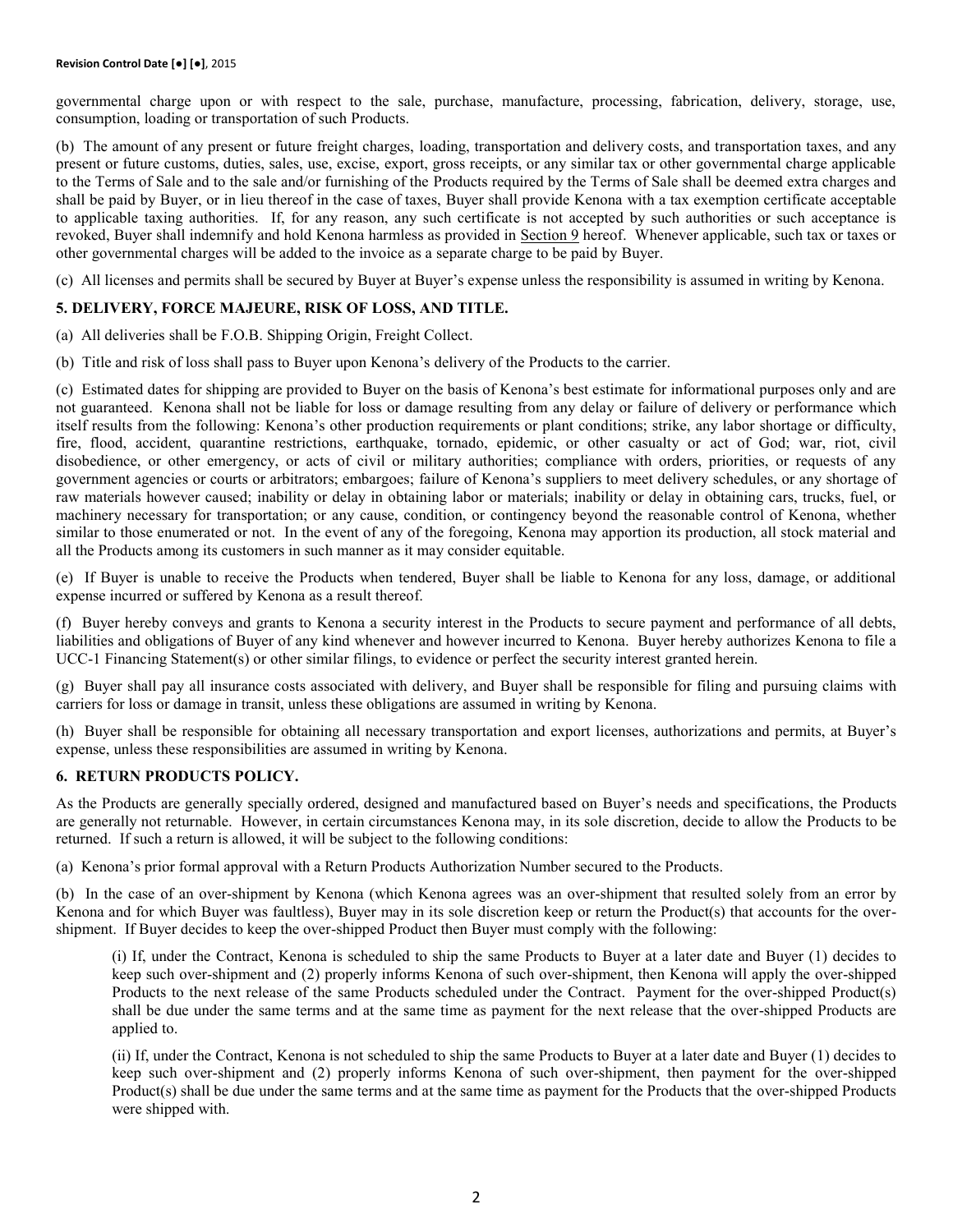(c) Return shipments must be prepaid by Buyer to the warehouse designated by Kenona, unless such return is (i) the result of an overshipment by Kenona (which Kenona agrees was an over-shipment that resulted solely from an error by Kenona and for which Buyer was faultless) or (ii) is provided for in Section 10(f).

(d) Credit will be allowed only on quantities actually received by Kenona and subject to Kenona's inspection. Credit will be issued in the form of credit for the Products only. Cash refunds will not be made.

# **7. PACKAGING, LOADING, OR BRACING REQUESTS.**

Kenona will use reasonable means to comply with any packaging, loading, or bracing requests made in writing by Buyer, provided, however, that any costs due to compliance with such requests shall be deemed extra charges to be paid by Buyer. If no such requests are made by Buyer, Kenona shall comply with the minimum requirements which customarily apply to the method of transportation used for such products.

# **8. LIMITED WARRANTY AND LIMITATIONS ON DAMAGES.**

(a) Kenona warrants to Buyer that for a period of 1 year from the date of shipment of the Products to Buyer (the "**Warranty Period**"), that as of the date of shipment such Products will materially conform to the express specifications provided by Buyer under the Contract and will be free from material defects in material and workmanship.

(b) **EXCEPT FOR THE WARRANTY SET FORTH IN SECTION 8 (a), KENONA MAKES NO WARRANTY WHATSOEVER WITH RESPECT TO THE PRODUCTS, INCLUDING ANY (i) WARRANTY OF MERCHANTABILITY; (ii) WARRANTY OF FITNESS FOR A PARTICULAR PURPOSE; (iii) WARRANTY OF TITLE; OR (iv) WARRANTY AGAINST INFRINGEMENT OF INTELLECTUAL PROPERTY RIGHTS OF A THIRD PARTY, WHETHER EXPRESS OR IMPLIED BY LAW, COURSE OF DEALING, COURSE OF PERFORMANCE, USAGE OF TRADE OR OTHERWISE. NO PROMISE OR AFFIRMATION OF FACT MADE BY ANY EMPLOYEE, AGENT, OR REPRESENTATIVE OF KENONA OR ANY THIRD PARTY, NOR ANY SAMPLE PROVIDED TO BUYER, SHALL CONSTITUTE A WARRANTY OR GIVE RISE TO ANY LIABILITY OR OBLIGATION.**

(c) Products manufactured by a third party ("**Third Party Product**") may constitute, contain, be contained in, incorporated into, attached to or packaged together with, the Products. Third Party Products are not covered by the warranty in Section 8(a). **For the avoidance of doubt, KENONA MAKES NO REPRESENTATIONS OR WARRANTIES WITH RESPECT TO ANY THIRD PARTY PRODUCT, INCLUDING ANY (i) WARRANTY OF MERCHANTABILITY; (ii) WARRANTY OF FITNESS FOR A PARTICULAR PURPOSE; (iii) WARRANTY OF TITLE; OR (iv) WARRANTY AGAINST INFRINGEMENT OF INTELLECTUAL PROPERTY RIGHTS OF A THIRD PARTY, WHETHER EXPRESS OR IMPLIED BY LAW, COURSE OF DEALING, COURSE OF PERFORMANCE, USAGE OF TRADE OR OTHERWISE.**

(d) Kenona shall not be liable for a breach of the warranty set forth in Section 8(a) unless: (i) Buyer gives written notice of the defect, setting forth with particularity the nature and extent of the nonconformity complained of, to Kenona within **[NUMBER]** days of the time when Buyer discovers or ought to have discovered the defect (such prompt written notice is necessary in order to insure prompt inspection by Buyer and to assist Kenona in determining whether improper methods of storage and other abuse of the Products sold occurred); (ii) Kenona is given a reasonable opportunity, after receiving the notice, to examine such Products and Buyer (if requested to do so by Kenona) returns such Products to Kenona's place of business, at Kenona's cost, so that the examination can place there; and (iii) Kenona reasonably verifies Buyer's claim that the Products are defective.

(e) Kenona shall not be liable for a breach of the warranty set forth in Section  $8(a)$  if: (i) Buyer makes any further use of such Products after giving the notice required by Section  $8(d)(i)$ ; (ii) the defect arises because of Buyer's use or abuse of the nonconforming Products or because Buyer failed to follow Kenona's oral or written instructions as to the storage, installation, commissioning, use or maintenance of the Products; or (iii) Buyer alters or repairs such Products without Kenona's prior written consent.

(f) Subject to Sections  $8(a)$  through  $8(e)$  above, with respect to any such Products during the Warranty Period, Kenona shall replace such Products (or the defective part(s)) provided that, if Kenona so requests, Buyer shall, at Kenona's expense, return such Products to Kenona. **IN NO EVENT SHALL KENONA BEAR THE COSTS OF REMOVAL OF NONCONFORMING PRODUCTS. IN NO EVENT SHALL THE LIABILITY OF KENONA EXCEED THE PURCHASE PRICE OF THE PRODUCTS. THE LIMITATIONS ON REMEDIES SET FORTH IN THIS SECTION 8 SHALL APPLY ALSO TO ALL CLAIMS AND ACTIONS ARISING OUT OF OR RELATED TO THE PRODUCTS, THE TERMS OF SALE OR THE CONTRACT THAT A COURT OR ARBITRATOR MAY FIND TO HAVE ARISEN OTHER THAN UNDER THE WARRANTY SET FORTH ABOVE, INCLUDING ANY ARISING UNDER CONTRACT, TORT, NEGLIGENCE, STRICT LIABILITY, CONTRIBUTION, INDEMNITY, INFRINGEMENT, STATUTE, OR OTHERWISE.**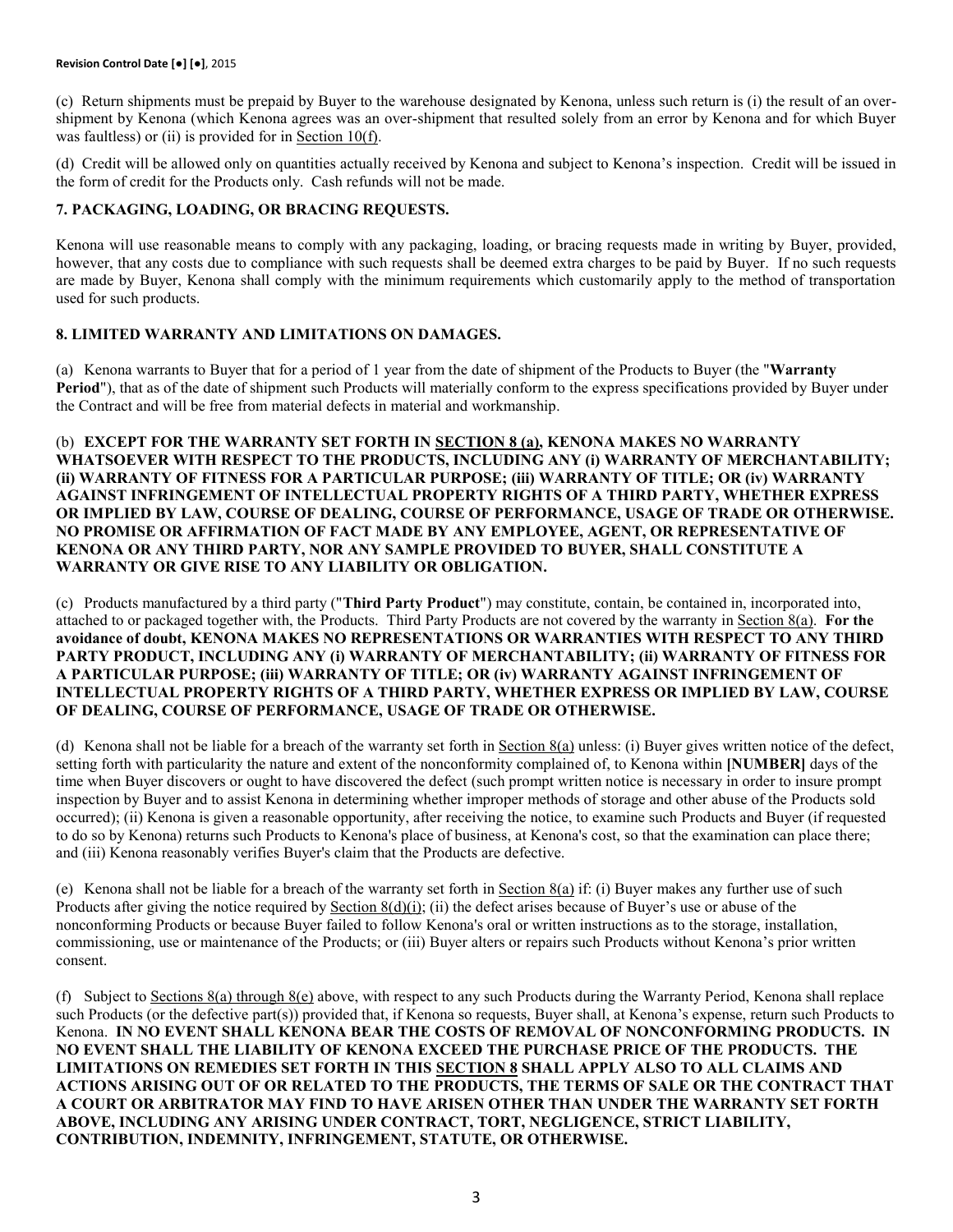(g) **UNLESS OTHERWISE AGREED BY KENONA IN WRITING, SUCH WARRANTY AS TO CONFORMITY TO EXPRESS SPECIFICATIONS RUNS ONLY TO BUYER AND IS NON-TRANSFERABLE AND NON-ASSIGNABLE EITHER DIRECTLY, INDIRECTLY, OR BY OPERATION OF LAW, AND ANY SUCH PURPORTED OR ATTEMPTED TRANSFER OR ASSIGNMENT SHALL BE NULL AND VOID. SUCH WARRANTY WILL NOT RUN TO BUYER'S SUCCESSORS, ASSIGNS OR CUSTOMERS OR TO USERS OF BUYER'S PRODUCTS, UNLESS REQUIRED BY LAW (IN WHICH CASE ONLY TO THE EXTENT REQUIRED BY LAW). THE REMEDIES SET FORTH IN SECTION 8(f) SHALL BE BUYER'S SOLE AND EXCLUSIVE REMEDY AND IS KENONA'S ENTIRE LIABILITY FOR ANY BREACH OF THE LIMITED WARRANTY SET FORTH IN SECTION 8(a). IN NO EVENT SHALL KENONA BE LIABLE TO BUYER OR TO ANY THIRD PARTY FOR CONSEQUENTIAL, INCIDENTAL, SPECIAL, LIQUIDATED, PUNITIVE, OR OTHER DAMAGES IRRESPECTIVE OF WHETHER CLAIMS OR ACTIONS FOR SUCH DAMAGES ARE BASED UPON CONTRACT, TORT, NEGLIGENCE, STRICT LIABILITY, WARRANTY, CONTRIBUTION, INDEMNITY, INFRINGEMENT, STATUTE, OR OTHERWISE.**

(h) The foregoing together with Sections 10 and 11 hereof constitute Kenona's final expression of its warranty to Buyer. Such warranty cannot be modified or supplemented unless modified or supplemented in writing signed by an authorized Kenona officer. No Third Party or representative, employee, or agent of Kenona, or any other person has any authority to modify or supplement such limited warranty unless it is in writing and signed by an authorized Kenona officer.

## **9. INDEMNIFICATION.**

Buyer shall indemnify and hold harmless Kenona, its affiliates and their respective officers, employees, agents and representatives, from and against all claims, actions, demands, suits, causes of action, losses, damages, liabilities, judgments, costs and expenses, including reasonable attorneys' fees, to the extent related to or arising from: (a) Buyer's breach of or default under (i) the Terms of Sale; (ii) the Contract; or (iii) any other contract between Buyer and Kenona; (b) Buyer's, its affiliates' or their respective employees', officers', agents' or representatives' (collectively with Buyer, "**Buyer Affiliates**") negligence or misconduct; (c) Buyer Affiliates' handling, repair, modification, use or adjustment of the Products; (d) Buyer Affiliates' use of Kenona's intellectual property; or (e) Kenona's compliance with Buyer's specifications in manufacturing the Products.

#### **10**. **TECHNICAL DATA, ADVICE, AND SPECIFICATIONS.**

Any technical data, production data, production estimates, design and performance figures, mechanical properties, advice, drawings, and specifications furnished by Kenona with respect to the Products supplied and the use of such Products is given without charge, and Kenona assumes no obligation or liability for any damages, consequential, incidental, special, liquidated, punitive, or otherwise for such data, estimates, figures, advice, drawings, and specifications given or results obtained irrespective of whether claims or actions with respect to such are based upon contract, tort, negligence, strict liability, warranty, contribution, indemnity, infringement, statute, or otherwise. All of such data, estimates, figures, mechanical properties, advice, drawings, and specifications shall be given and accepted at Buyer's risk. Any such data, estimates, figures, mechanical properties, advice, drawings, and specifications are given to Buyer for use only in connection with the Products supplied, and may not be used for any other purpose, and shall not be disclosed by Buyer or its agents or employees without Kenona's prior written consent.

#### **11. CLAIMS.**

(a) Kenona must be notified in writing concerning the nonconformity of the Products to the Contract in the manner provided in Section 8(d)(i).

(b) All claims for shortages or over-shipment must be made in writing within **[15]** days after receipt of the Products by Buyer or Buyer Affiliates and specify with particularity the exact shortage or over-shipment complained of.

(c) In the event of damage or loss in transit, immediate written notice must be given to the carrier's agent at destination.

(d) In no event shall Kenona be responsible for claims resulting in whole or in part, directly or indirectly, from the list of events provided in Sections 5(d) or 8(e).

(e) Failure to furnish such written claims, as specified above, within such prescribed periods of time shall terminate all of Kenona's liability and warranty. Kenona must be given the opportunity upon written demand to inspect the Products claimed to be nonconforming to the Contract and/or to inspect orders in connection with shortages or over-shipments complained of.

(f) The Products which do not conform to the Contract shall be returned to Kenona upon receipt of Kenona's authorization to do so and a Return Products Authorization Number and at Kenona's expense. Buyer must demonstrate to Kenona's reasonable satisfaction that any alleged nonconformity to the Contract was solely caused by Kenona's breach of the warranty, provided in Section 8(a). In no event shall any claim of Buyer be set-off against outstanding or subsequent invoices of Kenona, without Kenona's prior written consent.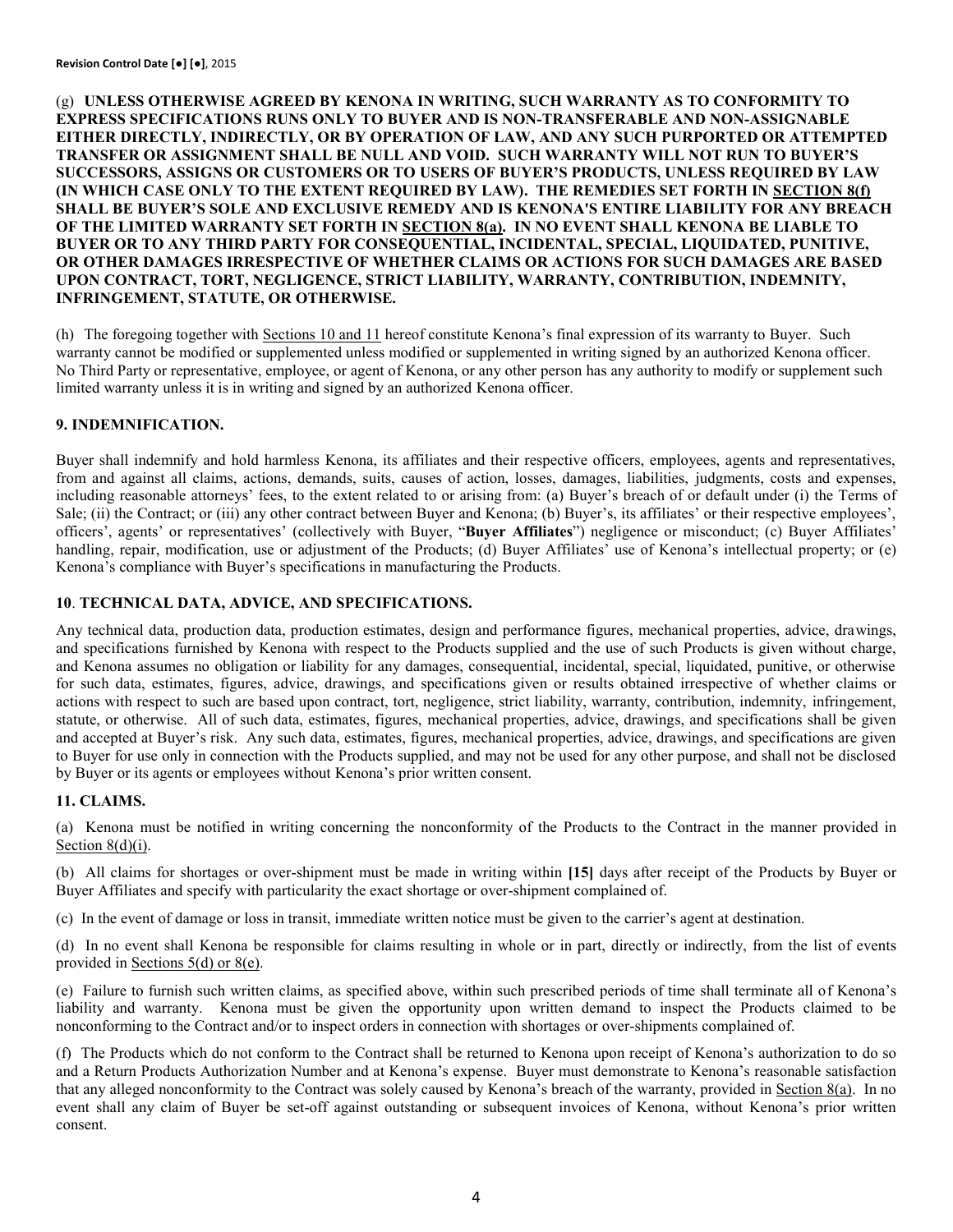## **12**. **SPECIALLY MANUFACTURED PRODUCTS, CHANGES, TERMINATION, OR CANCELLATION.**

(a) The Products sold by Kenona are generally specially manufactured products based on Buyer's specifications. Kenona's quotation, acceptance and performance of any order for the Products manufactured to Buyer's specifications assumes timely receipt of all required information.

(b) After Buyer's acceptance of the Contract, the Contract and its order may not be changed, terminated, cancelled or modified by Buyer without Kenona's prior written consent. Examples of changes and modifications, requiring Kenona's prior written consent, include, without limitation, changes or modifications to the drawings, specifications, materials, packaging, testing, quantity, time or method of delivery or shipment, or similar requirements prescribed in the Contract, including any changes required by Buyer's customers. Kenona's consent to termination or cancellation of the Contract will at all times be conditioned on Buyer's agreement to pay Kenona's cancellation charge. For finished Product, which in Kenona's judgment is readily resalable to others, the cancellation charge shall be **[15%]** of the Product's invoice price. For all other cancellations, the cancellation charge shall amount to all costs and expenses incurred by Kenona and arising out of or in connection with Buyer's order, net of recoverability, but in no event will such cancellation charge be less or more than **[10%]** of the Products' invoice price.

(c) Insistence by Buyer upon (i) cancellation or repudiation of the Contract without Kenona's prior written consent, (ii) cancellation or suspension of manufacture, processing, shipment, or delivery without Kenona's prior written consent or (iii) failure to furnish data or specifications when requested or required, may be treated by Kenona as a breach of the Contract. Such breach of the Contract will entitle Kenona to recover a reasonable profit in addition to the amount of any other losses Kenona may have sustained in reliance on such order or at Kenona's selection, in its reasonable discretion, the price of the Products.

(d) After Buyer's acceptance hereof, Kenona shall have the right to change, terminate, or cancel the Contract because of any circumstances set forth in Section 5(d) hereof or other circumstances which may be deemed by Kenona to require allocation of production or delivery by Kenona, including but not limited to the effect of any laws, ordinances, regulations, directives, or administrative or other governmental actions, the compliance with which Kenona shall deem to require such change or cancellation. No such change or cancellation by Kenona shall be deemed to be a breach of any provision, term, condition, or covenant of the Contract.

(e) Kenona may, from time to time and upon notice to Buyer, make reasonable changes to the Products, including, but not limited to, (i) changing any suppliers of raw materials, services, or goods used by Kenona in connection with Kenona's performance under the Contract; (ii) changing the location of Kenona's facility, or the location of the facility of Kenona's suppliers; (iii) increasing the price in the manner provided by Section 2; (iv) changing the nature or type of any services, raw materials or goods used by Kenona or its suppliers in connection with the Contract; or (v) changing the packing, marking, or shipping of the Products.

(f) New Contracts or Contract revisions or amendments, once accepted by Buyer, will be governed by the Terms of Sale (as may be revised from time to time) that are posted on the Company's website at **[www.kenona.com](http://www.kenona.com/)**, as of the date of acceptance of such new Contract or Contract revisions or amendments.

# **13. BUYER'S RESPONSIBILITY, ANTICIPATORY BREACH, AND DEFAULT IN PAYMENT.**

(a) If Kenona has any doubt as to Buyer's responsibility, Kenona may decline to make any further shipment or delivery hereunder, except upon receipt of satisfactory security including, but not limited to, full payment or accelerated progress payments.

(b) In the event of anticipatory breach by Buyer or if the financial condition of Buyer at any time does not, in Kenona's reasonable judgment, justify continuance of the work to be performed by Kenona hereunder on the terms of payment originally specified, Kenona may require full payment or accelerated progress payments and, in the event of bankruptcy or insolvency of Buyer, or in the event any proceeding is brought by or against Buyer under any bankruptcy or insolvency laws, Kenona shall be entitled to cancel any Contract, agreement and work then outstanding and Buyer shall reimburse Kenona for any losses, expenses, and charges incurred as a result thereof.

(c) If Buyer shall fail to make payments on the Contract or any other agreement between Buyer and Kenona in accordance with the terms hereof or thereof, Kenona may defer further shipments until such payments are made or, at its option, cancel the Contract with respect to any balance. If pursuant to this provision, Kenona shall defer any shipments or cancel in whole or in part the Contract, Buyer shall be liable for and reimburse Kenona for all losses, expenses, and damages, including any and all direct and consequential damages, incurred by Kenona as a result of such deferral or cancellation.

## **14. NO WAIVER.**

Failure by Kenona to enforce any of the terms, conditions, and limitations of the Terms of Sale or the Contract shall not constitute a waiver hereof or thereof or a waiver of any other terms, conditions, or limitations herein or therein, and the failure of Kenona to exercise any rights arising from default of Buyer or otherwise shall not constitute a waiver of such rights or any other right. No waiver by Kenona of any breach of the Terms of Sale or the Contract by Buyer shall be effective unless in writing nor operate as a waiver of any other breach. The terms, conditions, limitations and rights of Kenona may be enforced at any time in whole or in part.